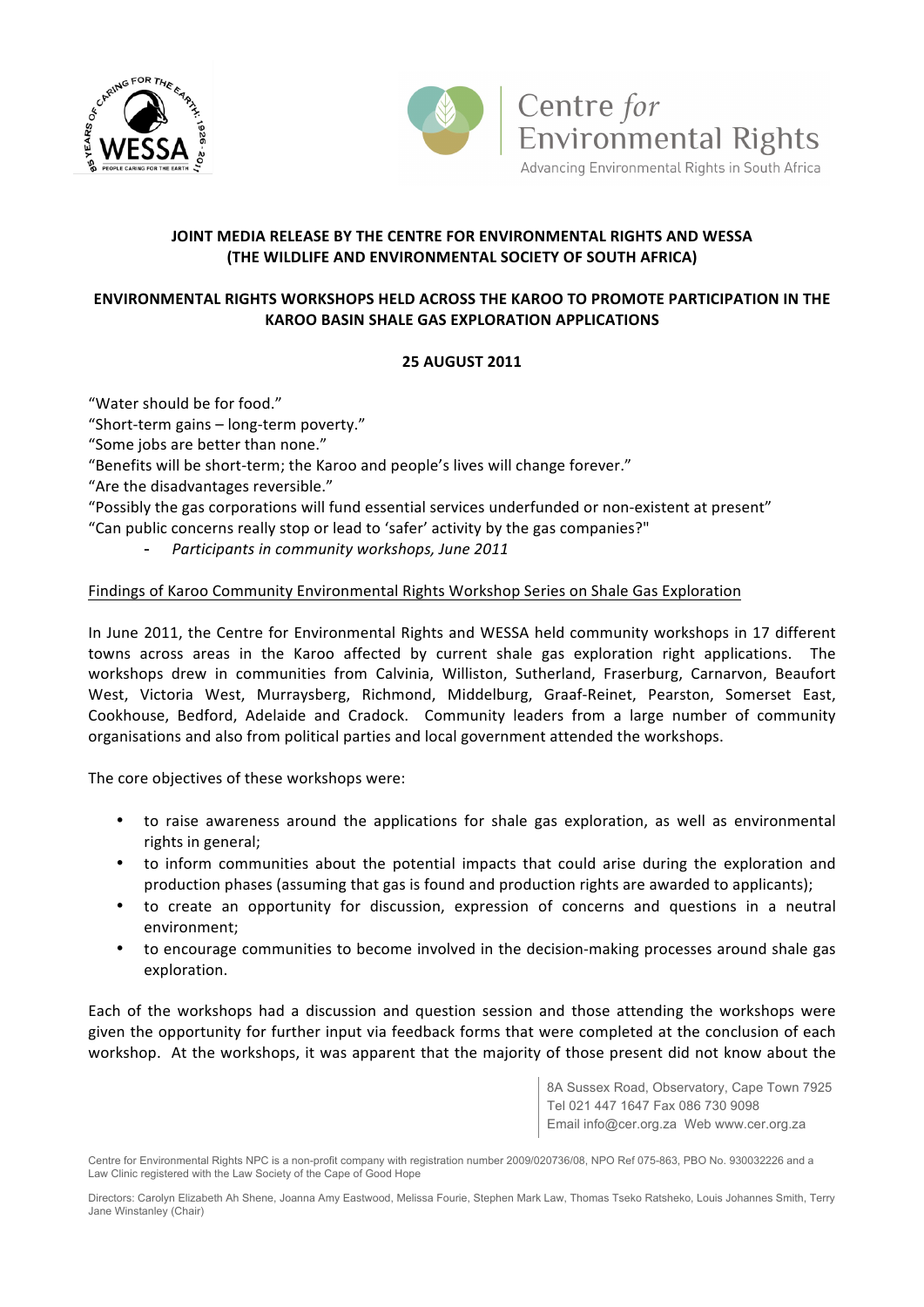shale gas exploration right applications that are pending and had not been included in public processes that have been held to date.

The most significant concerns that emerged during the workshops and via the feedback forms were:

- Water scarcity and potential pollution of potable water: The communities expressed high levels of concern about the use of their scarce water for shale gas exploration and mining. They fear that this will result in increasing demand on an already severely constrained water supply. In parallel, there were fears that contamination of presently available water (especially groundwater sources) would result in a further reduction of water availability or possibly illness and disease.
- **Employment creation and job security:** Extremely high levels of unemployment and desperate poverty are much in evidence throughout the areas where workshops were held. If shale gas exploration and extraction promises secure employment on a significant scale, then this should be considered a significant benefit. On the other hand, the fear was expressed that shale gas activities would drive people off the land and to the towns, where there was already strong competition for limited employment opportunities. Repeatedly, frustration was expressed at the lack of information concerning the employment opportunities that may be lost or gained as a consequence of the shale gas projects.
- The agricultural sector: The emerging farmers were well-represented at the workshops and their concerns were wide-ranging. The question was asked whether private land ownership would be threatened and whether or not gas exploration and extraction would halt or slow down the land redistribution process. Impacts on water supply would have concomitant negative impacts on agricultural production and consequently lead to loss of employment opportunities in this sector. The migration of people from the farms to towns was a possibility and this would result in additional competition for the scarce employment opportunities in the towns.
- **Health and social impacts:** The communities represented at the workshops felt that if the gas exploration and extraction activities had unintended and unforeseen health impacts, the health services in the region would be entirely unable to deal with this. In much the same vein, the social disruption that would be an inevitable consequence of gas extraction activities would place too high a burden on already overburdened social services. Of particular concern was the increase in alcohol and drug abuse, HIV/AIDS infections, crime and prostitution – problems that are already rife in the Karoo.
- Landscapes and biodiversity: The observation was made that the unique Karoo landscapes, topography and biodiversity would be affected by the establishment of multiple drilling sites and elements that characterise the region would be lost forever. A consequence of this would be a substantial decline in the expanding tourism sector, resulting in job losses.
- **Effectiveness of public participation:** There was a general feeling that insufficient information has been made available to Karoo communities and that there were still many unanswered questions. Some doubt was expressed with regard to whether or not the voices of the poorer communities in